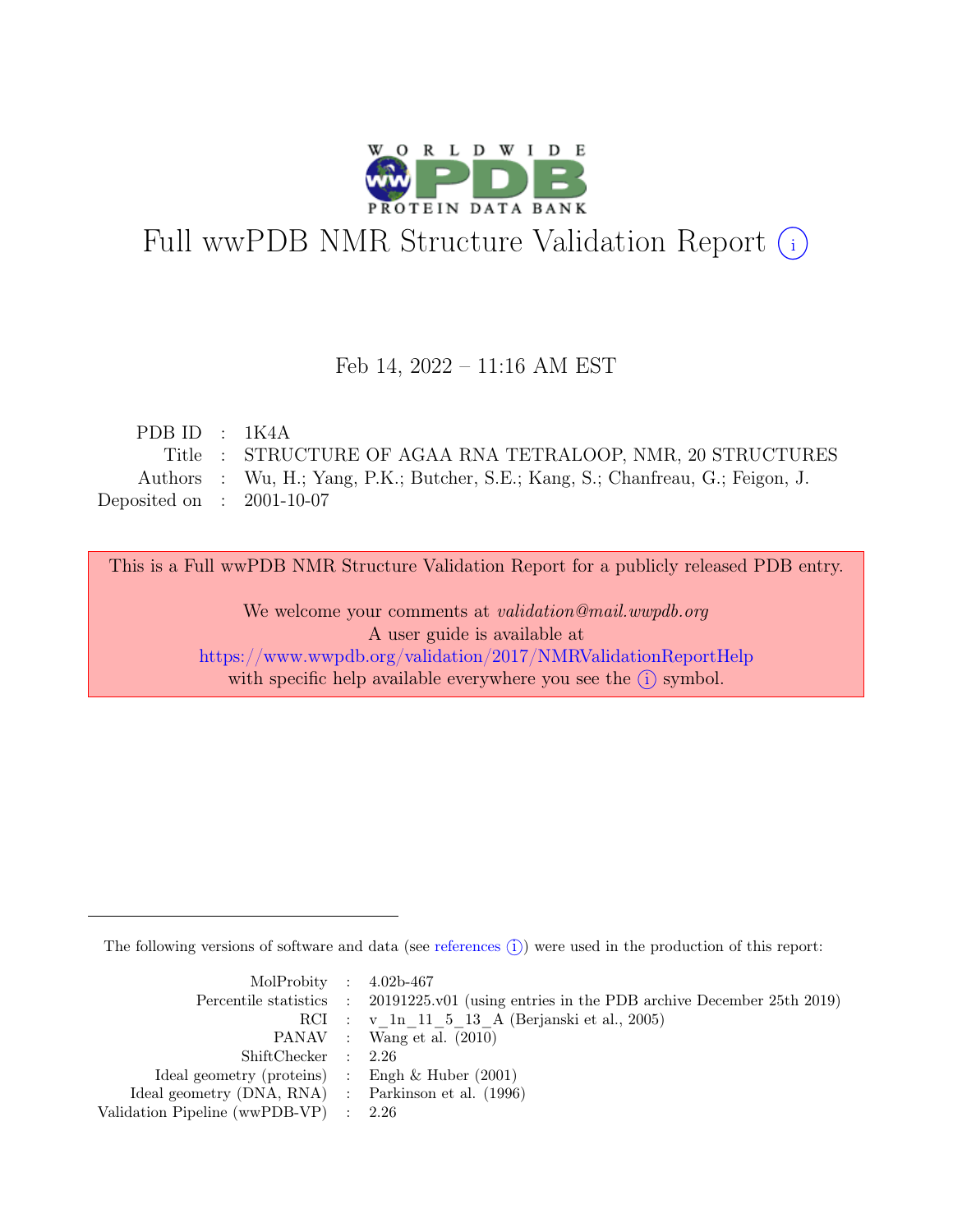# 1 Overall quality at a glance  $(i)$

The following experimental techniques were used to determine the structure: SOLUTION NMR

The overall completeness of chemical shifts assignment was not calculated.

Percentile scores (ranging between 0-100) for global validation metrics of the entry are shown in the following graphic. The table shows the number of entries on which the scores are based.



RNA backbone | 4643 | 676

The table below summarises the geometric issues observed across the polymeric chains and their fit to the experimental data. The red, orange, yellow and green segments indicate the fraction of residues that contain outliers for  $>=$  3, 2, 1 and 0 types of geometric quality criteria. A cyan segment indicates the fraction of residues that are not part of the well-defined cores, and a grey segment represents the fraction of residues that are not modelled. The numeric value for each fraction is indicated below the corresponding segment, with a dot representing fractions  $\epsilon = 5\%$ 

| Mol | $\alpha$ hain | Length | Quality of chain |     |     |     |
|-----|---------------|--------|------------------|-----|-----|-----|
|     |               |        | 29%              | 36% | 21% | 14% |

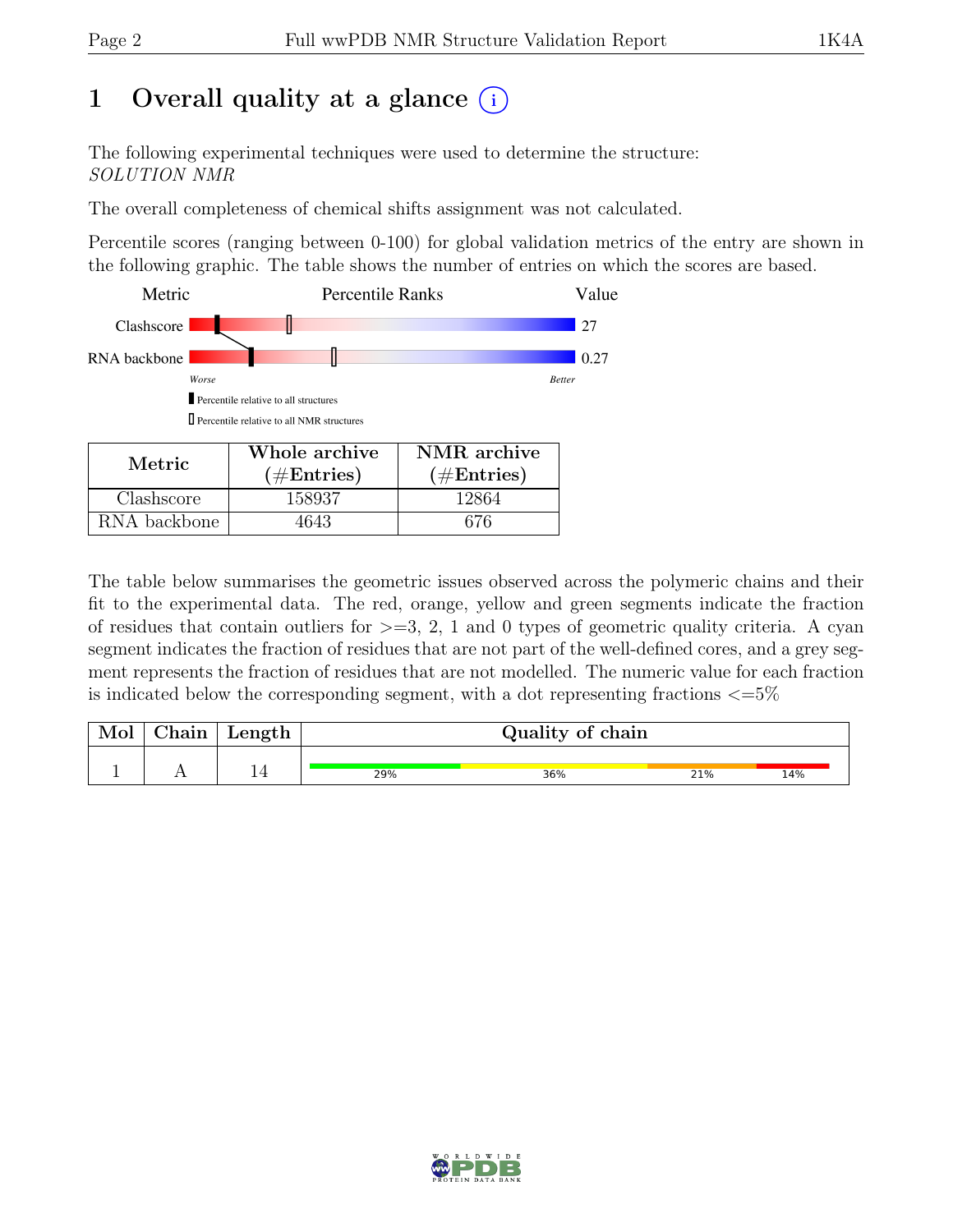# 2 Ensemble composition and analysis  $(i)$

This entry contains 20 models. This entry does not contain polypeptide chains, therefore identification of well-defined residues and clustering analysis are not possible. All residues are included in the validation scores.

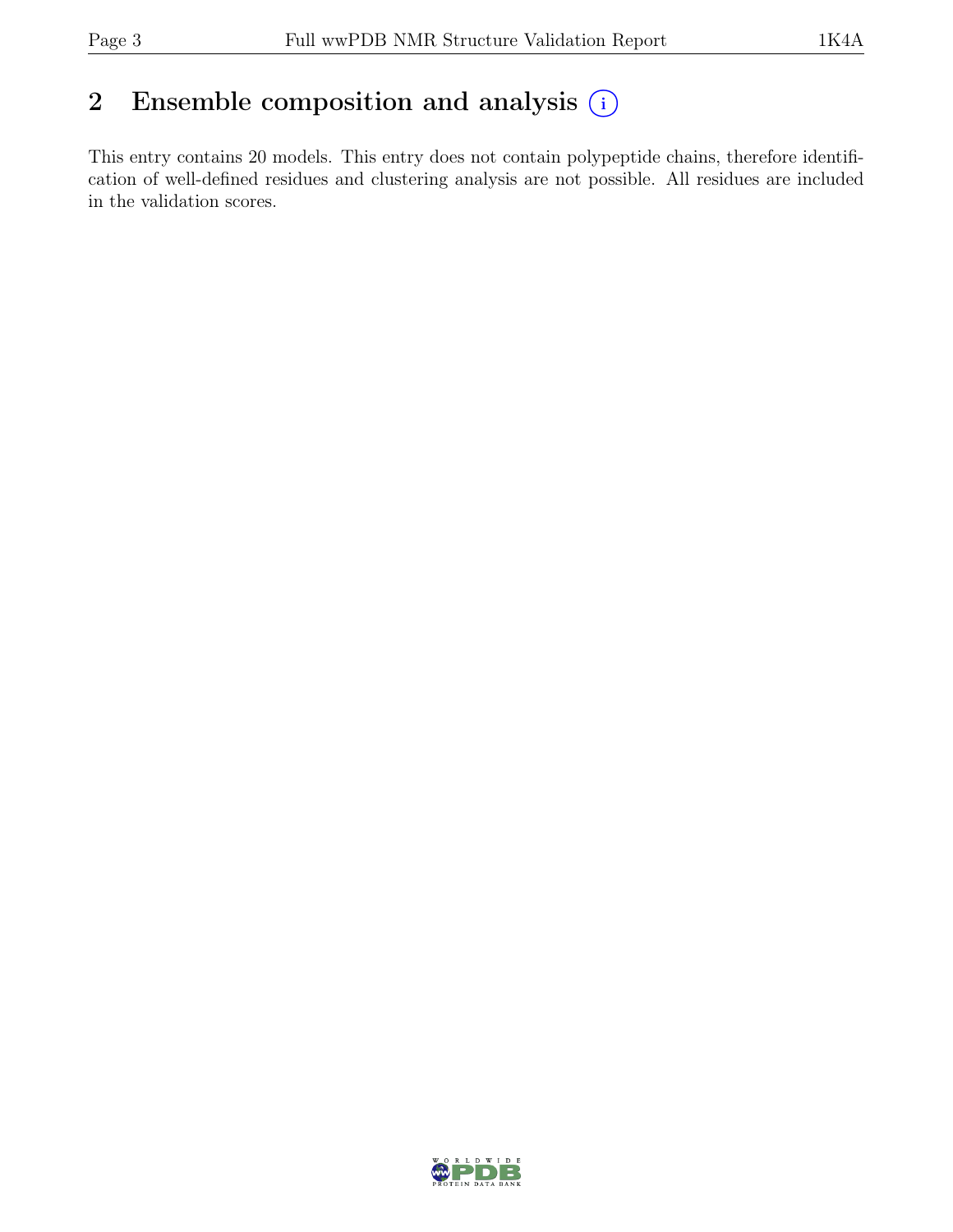# 3 Entry composition  $(i)$

There is only 1 type of molecule in this entry. The entry contains 453 atoms, of which 154 are hydrogens and 0 are deuteriums.

• Molecule 1 is a RNA chain called 5'-R(\*GP\*GP\*UP\*UP\*CP\*AP\*GP\*AP\*AP\*GP\*AP\*A  $P^*CP^*C$ -3'.

| Mol |  | Chain   Residues | Atoms |     |    |    | <b>Trace</b> |  |  |
|-----|--|------------------|-------|-----|----|----|--------------|--|--|
|     |  |                  | Total |     |    |    |              |  |  |
|     |  | 453              | 135   | 154 | 58 | 93 |              |  |  |

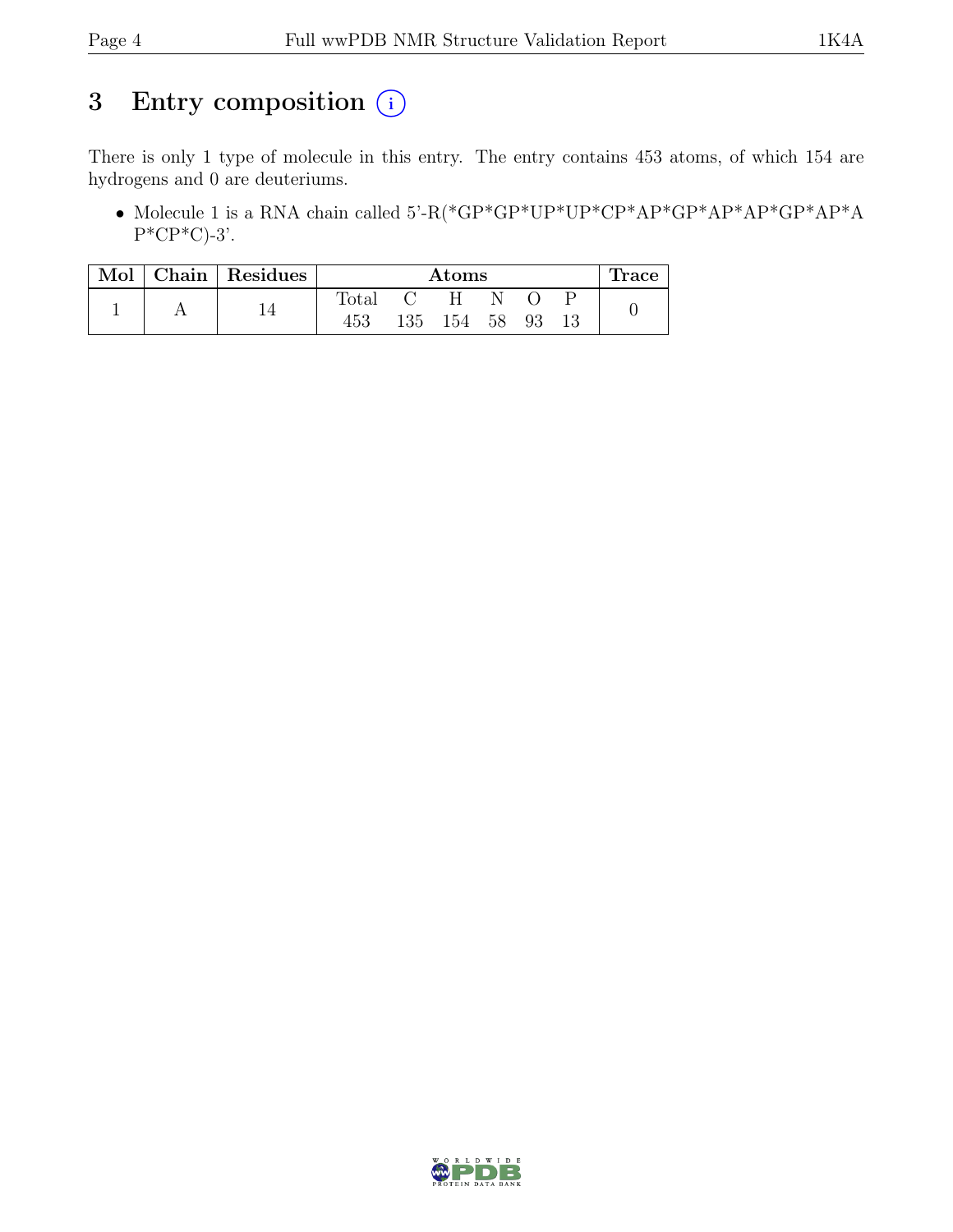# 4 Residue-property plots  $(i)$

# <span id="page-4-0"></span>4.1 Average score per residue in the NMR ensemble

These plots are provided for all protein, RNA, DNA and oligosaccharide chains in the entry. The first graphic is the same as shown in the summary in section 1 of this report. The second graphic shows the sequence where residues are colour-coded according to the number of geometric quality criteria for which they contain at least one outlier: green  $= 0$ , yellow  $= 1$ , orange  $= 2$  and red  $=$ 3 or more. Stretches of 2 or more consecutive residues without any outliers are shown as green connectors. Residues which are classified as ill-defined in the NMR ensemble, are shown in cyan with an underline colour-coded according to the previous scheme. Residues which were present in the experimental sample, but not modelled in the final structure are shown in grey.

• Molecule 1: 5'-R(\*GP\*GP\*UP\*UP\*CP\*AP\*GP\*AP\*AP\*GP\*AP\*AP\*CP\*C)-3'

| Chain A:                              | 29% | 36% | 21% | 14% |
|---------------------------------------|-----|-----|-----|-----|
| <b>Besearchand</b><br><mark>등용</mark> |     |     |     |     |

## 4.2 Scores per residue for each member of the ensemble

Colouring as in section [4.1](#page-4-0) above.

### 4.2.1 Score per residue for model 1

• Molecule 1: 5'-R(\*GP\*GP\*UP\*UP\*CP\*AP\*GP\*AP\*AP\*GP\*AP\*AP\*CP\*C)-3'



### 4.2.2 Score per residue for model 2

• Molecule 1: 5'-R(\*GP\*GP\*UP\*UP\*CP\*AP\*GP\*AP\*AP\*GP\*AP\*AP\*CP\*C)-3'

| Chain $A:$                                                 | 36% | 29% | 21% | 14% |
|------------------------------------------------------------|-----|-----|-----|-----|
| <mark>명 않</mark><br>$\frac{1}{2}$<br><b> 일품불불품품</b>  <br>δ |     |     |     |     |

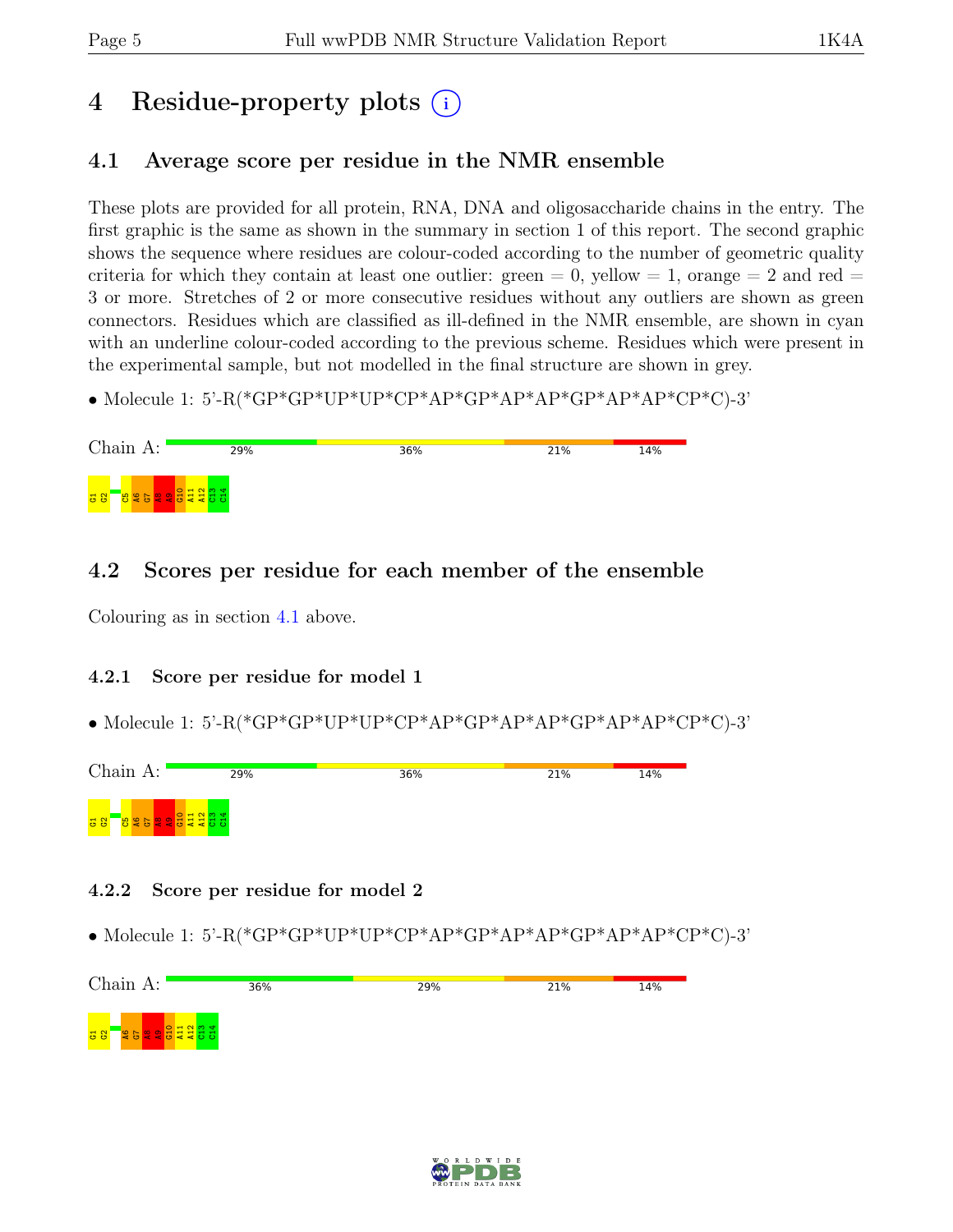#### 4.2.3 Score per residue for model 3

• Molecule 1: 5'-R(\*GP\*GP\*UP\*UP\*CP\*AP\*GP\*AP\*AP\*GP\*AP\*AP\*CP\*C)-3'

| Chain A:                                                   | 29% | 36% | 36% |
|------------------------------------------------------------|-----|-----|-----|
| <b>L<mark>ogo de de de 19</mark>84</b><br><mark>ថ ន</mark> |     |     |     |

#### 4.2.4 Score per residue for model 4

• Molecule 1: 5'-R(\*GP\*GP\*UP\*UP\*CP\*AP\*GP\*AP\*AP\*GP\*AP\*AP\*CP\*C)-3'

| Chain A:                           | 29%                                       | 36% | 21% | 14% |
|------------------------------------|-------------------------------------------|-----|-----|-----|
| <mark>등용</mark><br><b>B</b> 2<br>ಲ | $\mathbf -$<br><u>ਜ ਜ ਜ</u><br>$= 504400$ |     |     |     |

### 4.2.5 Score per residue for model 5

• Molecule 1: 5'-R(\*GP\*GP\*UP\*UP\*CP\*AP\*GP\*AP\*AP\*GP\*AP\*AP\*CP\*C)-3'

| Chain A:                                                                  | 29% | 43% | 7% | 21% |
|---------------------------------------------------------------------------|-----|-----|----|-----|
| $\circ$ $\sim$ $\circ$<br>$\frac{1}{6}$ $\frac{1}{6}$<br>— —<br><b>PO</b> |     |     |    |     |

### 4.2.6 Score per residue for model 6

• Molecule 1: 5'-R(\*GP\*GP\*UP\*UP\*CP\*AP\*GP\*AP\*AP\*GP\*AP\*AP\*CP\*C)-3'

| Chain A:         | 21%                                                         | 36% | 14% | 29% |
|------------------|-------------------------------------------------------------|-----|-----|-----|
| <mark>룡 않</mark> | $\blacksquare$ $\blacksquare$ $\blacksquare$ $\blacksquare$ |     |     |     |

#### 4.2.7 Score per residue for model 7

 $\bullet$  Molecule 1: 5'-R(\*GP\*GP\*UP\*UP\*CP\*AP\*GP\*AP\*AP\*GP\*AP\*CP\*C)-3'



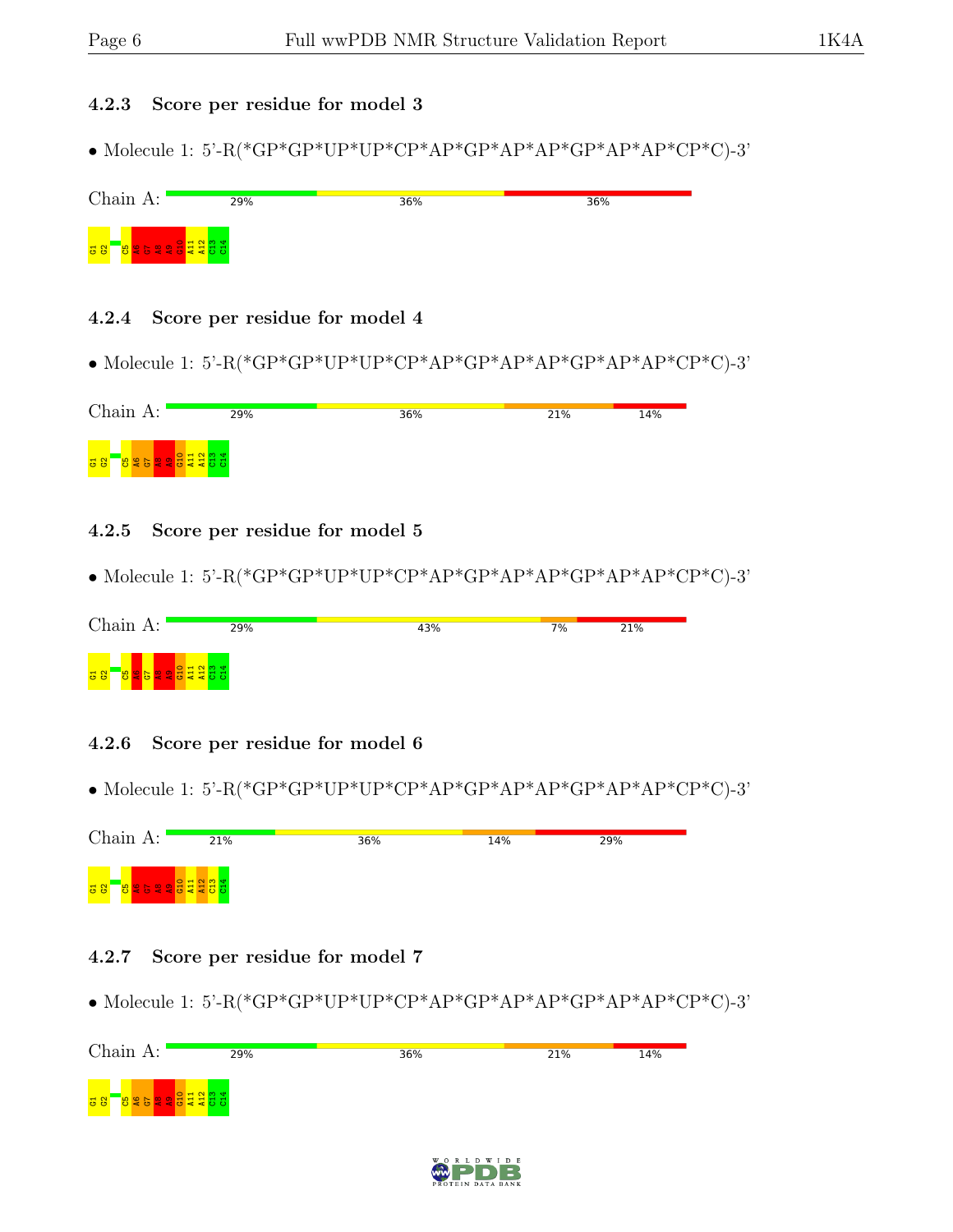#### 4.2.8 Score per residue for model 8

• Molecule 1: 5'-R(\*GP\*GP\*UP\*UP\*CP\*AP\*GP\*AP\*AP\*GP\*AP\*AP\*CP\*C)-3'



#### 4.2.9 Score per residue for model 9

• Molecule 1: 5'-R(\*GP\*GP\*UP\*UP\*CP\*AP\*GP\*AP\*AP\*GP\*AP\*AP\*CP\*C)-3'

| Chain A:                      | 29%          | 36% | 14% | 21% |
|-------------------------------|--------------|-----|-----|-----|
| $\frac{1}{2}$<br>$\mathbf{g}$ | $\mathbf{H}$ |     |     |     |

#### 4.2.10 Score per residue for model 10

• Molecule 1: 5'-R(\*GP\*GP\*UP\*UP\*CP\*AP\*GP\*AP\*AP\*GP\*AP\*AP\*CP\*C)-3'

| Chain A:      | 29% | 43% | 7% | 21% |
|---------------|-----|-----|----|-----|
| $\frac{a}{2}$ |     |     |    |     |

- 4.2.11 Score per residue for model 11
- Molecule 1: 5'-R(\*GP\*GP\*UP\*UP\*CP\*AP\*GP\*AP\*AP\*GP\*AP\*AP\*CP\*C)-3'

| Chain A:                              | 29% | 36% | 36% |  |
|---------------------------------------|-----|-----|-----|--|
| <b>Besee SERE</b><br><mark>공 않</mark> |     |     |     |  |

#### 4.2.12 Score per residue for model 12

• Molecule 1: 5'-R(\*GP\*GP\*UP\*UP\*CP\*AP\*GP\*AP\*AP\*GP\*AP\*AP\*CP\*C)-3'



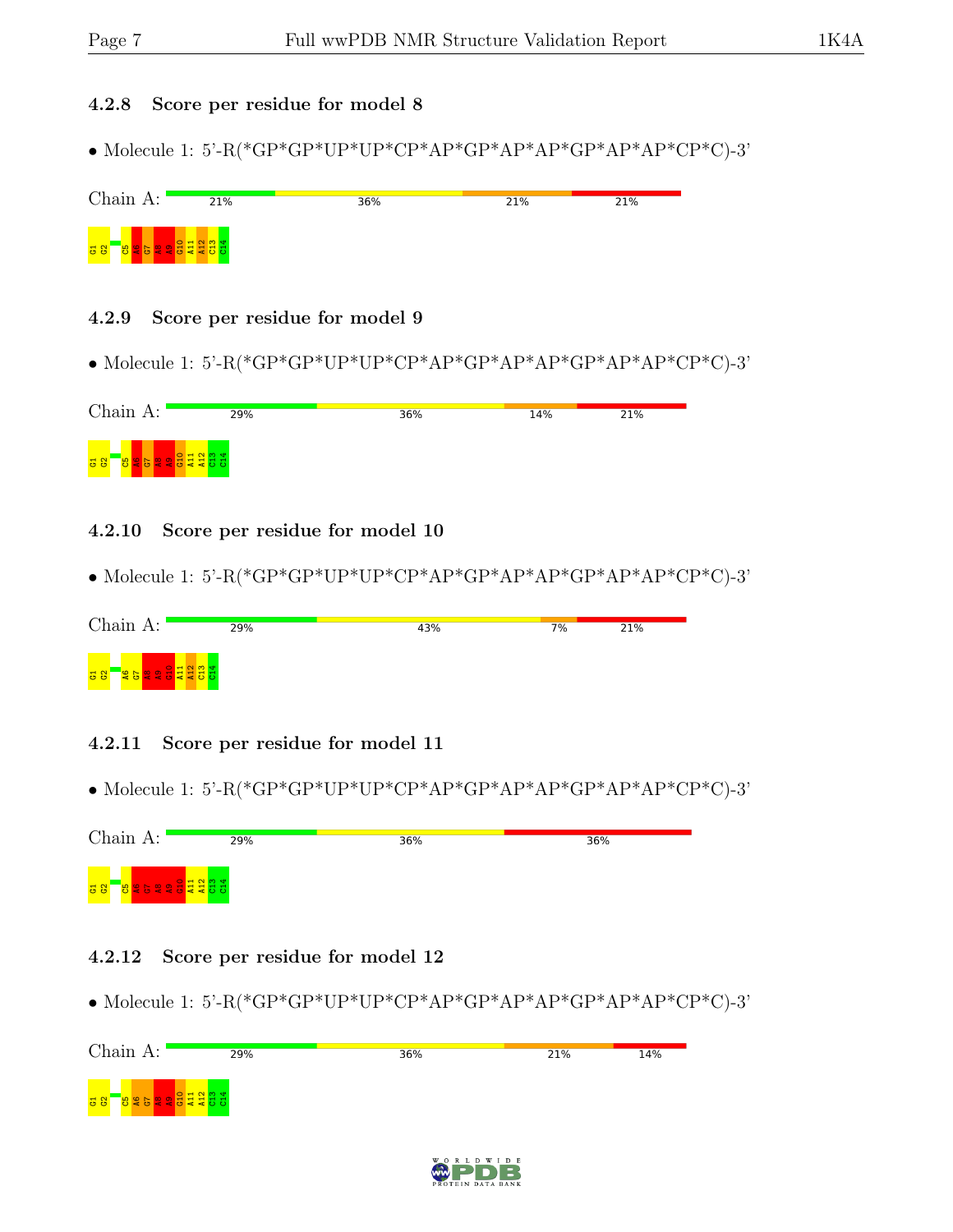#### 4.2.13 Score per residue for model 13

• Molecule 1: 5'-R(\*GP\*GP\*UP\*UP\*CP\*AP\*GP\*AP\*AP\*GP\*AP\*AP\*CP\*C)-3'

| Chain A:                    | 36% | 29% | 14% | 21% |
|-----------------------------|-----|-----|-----|-----|
| $\frac{1}{6}$ $\frac{1}{6}$ |     |     |     |     |

#### 4.2.14 Score per residue for model 14

• Molecule 1: 5'-R(\*GP\*GP\*UP\*UP\*CP\*AP\*GP\*AP\*AP\*GP\*AP\*AP\*CP\*C)-3'

| Chain A:                                  | 29%                             | 36% | 21% | 14% |
|-------------------------------------------|---------------------------------|-----|-----|-----|
| $\frac{1}{6}$ $\frac{1}{6}$<br><b>925</b> | $\blacksquare$<br><b>REBEED</b> |     |     |     |

### 4.2.15 Score per residue for model 15

• Molecule 1: 5'-R(\*GP\*GP\*UP\*UP\*CP\*AP\*GP\*AP\*AP\*GP\*AP\*AP\*CP\*C)-3'

| Chain A:                    | 29%                                                                                                                    | 36% | $7\%$ | 29% |  |
|-----------------------------|------------------------------------------------------------------------------------------------------------------------|-----|-------|-----|--|
| $\frac{1}{6}$ $\frac{1}{6}$ | $\sqrt{2}$ $\frac{1}{2}$ $\frac{1}{2}$ $\frac{1}{2}$ $\frac{1}{2}$ $\frac{1}{2}$ $\frac{1}{2}$ $\frac{1}{2}$<br>$\sim$ |     |       |     |  |

### 4.2.16 Score per residue for model 16

• Molecule 1: 5'-R(\*GP\*GP\*UP\*UP\*CP\*AP\*GP\*AP\*AP\*GP\*AP\*AP\*CP\*C)-3'

| Chain A:                                                                                                            | 29% | 36% | 21% | 14% |
|---------------------------------------------------------------------------------------------------------------------|-----|-----|-----|-----|
| $ $ $\circ$ $ $ $\sim$ $\sim$ $\sim$ $\sim$<br><mark>공용</mark><br><b>99</b><br>  <b>오롱북북동</b> 5 <br>~<br>-è9<br>ı z |     |     |     |     |

#### 4.2.17 Score per residue for model 17

• Molecule 1: 5'-R(\*GP\*GP\*UP\*UP\*CP\*AP\*GP\*AP\*AP\*GP\*AP\*AP\*CP\*C)-3'



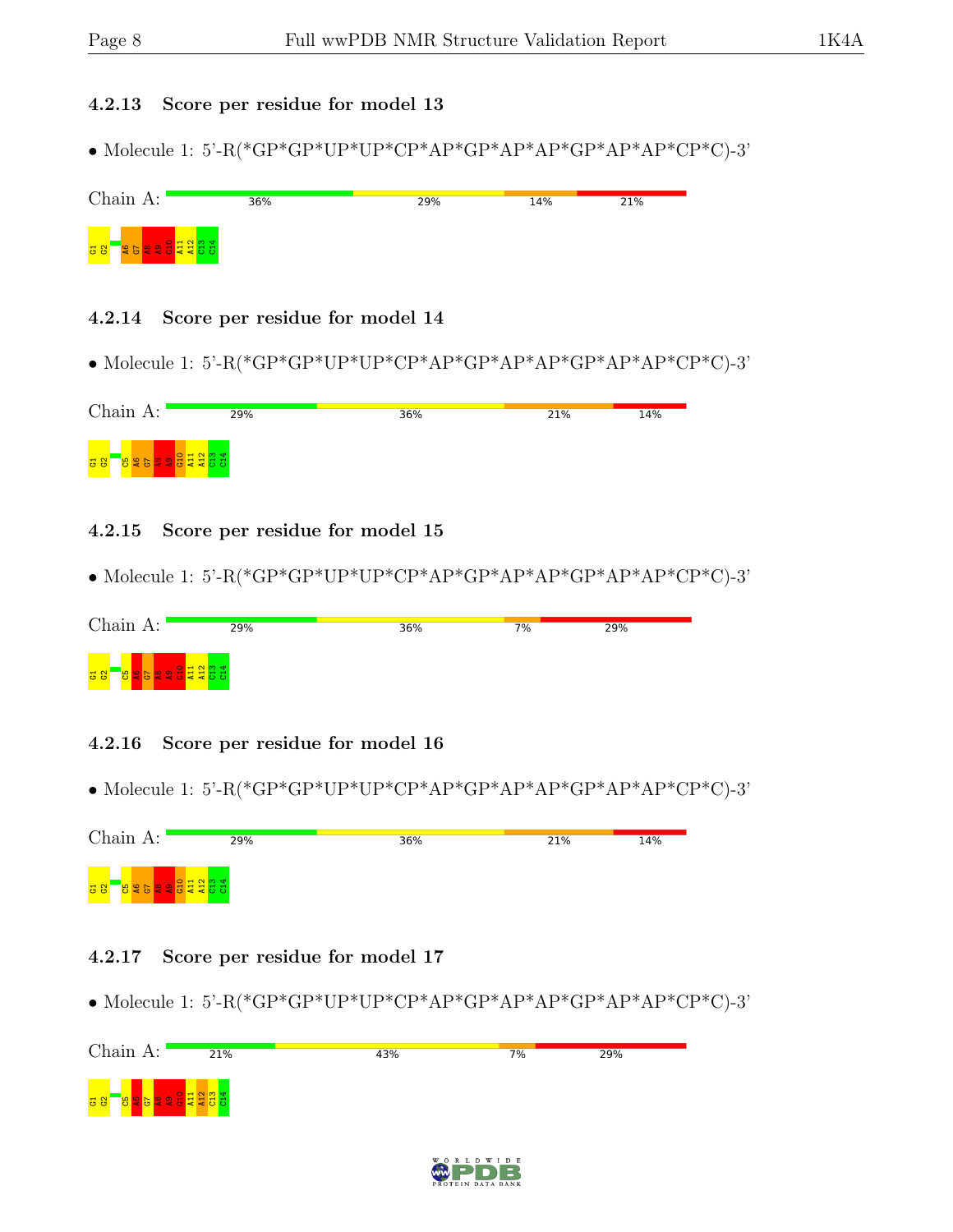### 4.2.18 Score per residue for model 18

 $\bullet$  Molecule 1: 5'-R(\*GP\*GP\*UP\*UP\*CP\*AP\*GP\*AP\*AP\*GP\*AP\*CP\*C)-3'

| Chain A:                    | 36% | 29% | 7% | 29% |
|-----------------------------|-----|-----|----|-----|
| $\frac{1}{6}$ $\frac{1}{6}$ |     |     |    |     |

#### 4.2.19 Score per residue for model 19

 $\bullet$  Molecule 1: 5'-R(\*GP\*GP\*UP\*UP\*CP\*AP\*GP\*AP\*AP\*GP\*AP\*CP\*C)-3'

| Chain A:                                    | 29%                                                | 36% | 14% | 21% |
|---------------------------------------------|----------------------------------------------------|-----|-----|-----|
| $\frac{1}{6}$ $\frac{1}{6}$<br>lо<br>l et i | $\overline{H}$ (<br>불불풍풍<br>l Bill<br>$\mathbf{d}$ |     |     |     |

### 4.2.20 Score per residue for model 20

• Molecule 1: 5'-R(\*GP\*GP\*UP\*UP\*CP\*AP\*GP\*AP\*AP\*GP\*AP\*CP\*C)-3'

| Chain A:              | 36% | 36% | $7\%$ | 21% |
|-----------------------|-----|-----|-------|-----|
| ਾ ਦਾ<br>$\frac{a}{a}$ |     |     |       |     |

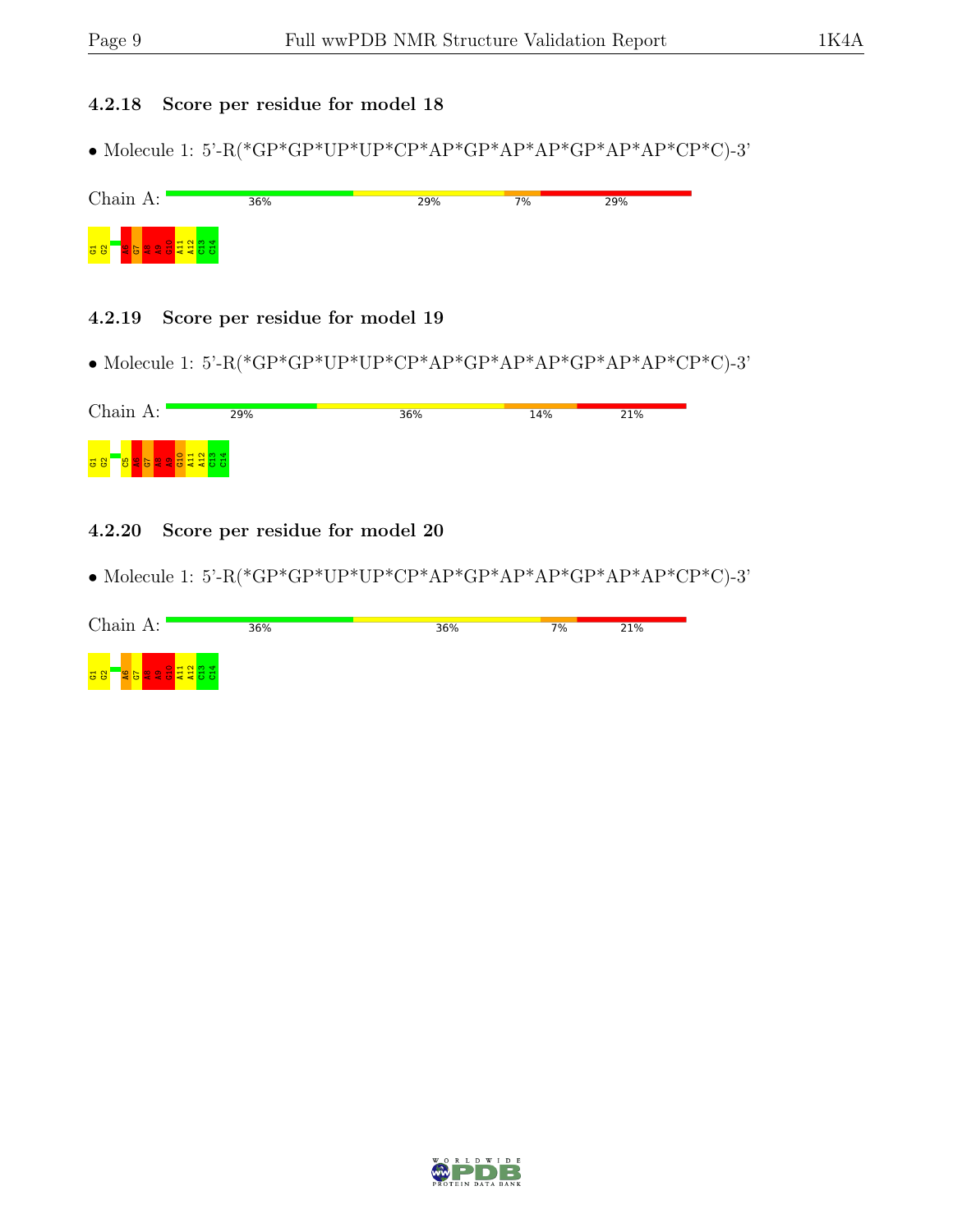# 5 Refinement protocol and experimental data overview  $(i)$

The models were refined using the following method: distance geometry simulated annealing.

Of the 100 calculated structures, 20 were deposited, based on the following criterion: structures with the lowest energy.

The following table shows the software used for structure solution, optimisation and refinement.

| $\vert$ Software name $\vert$ Classification $\vert$ Version |            |  |
|--------------------------------------------------------------|------------|--|
| X-PLOR                                                       | refinement |  |

No chemical shift data was provided.

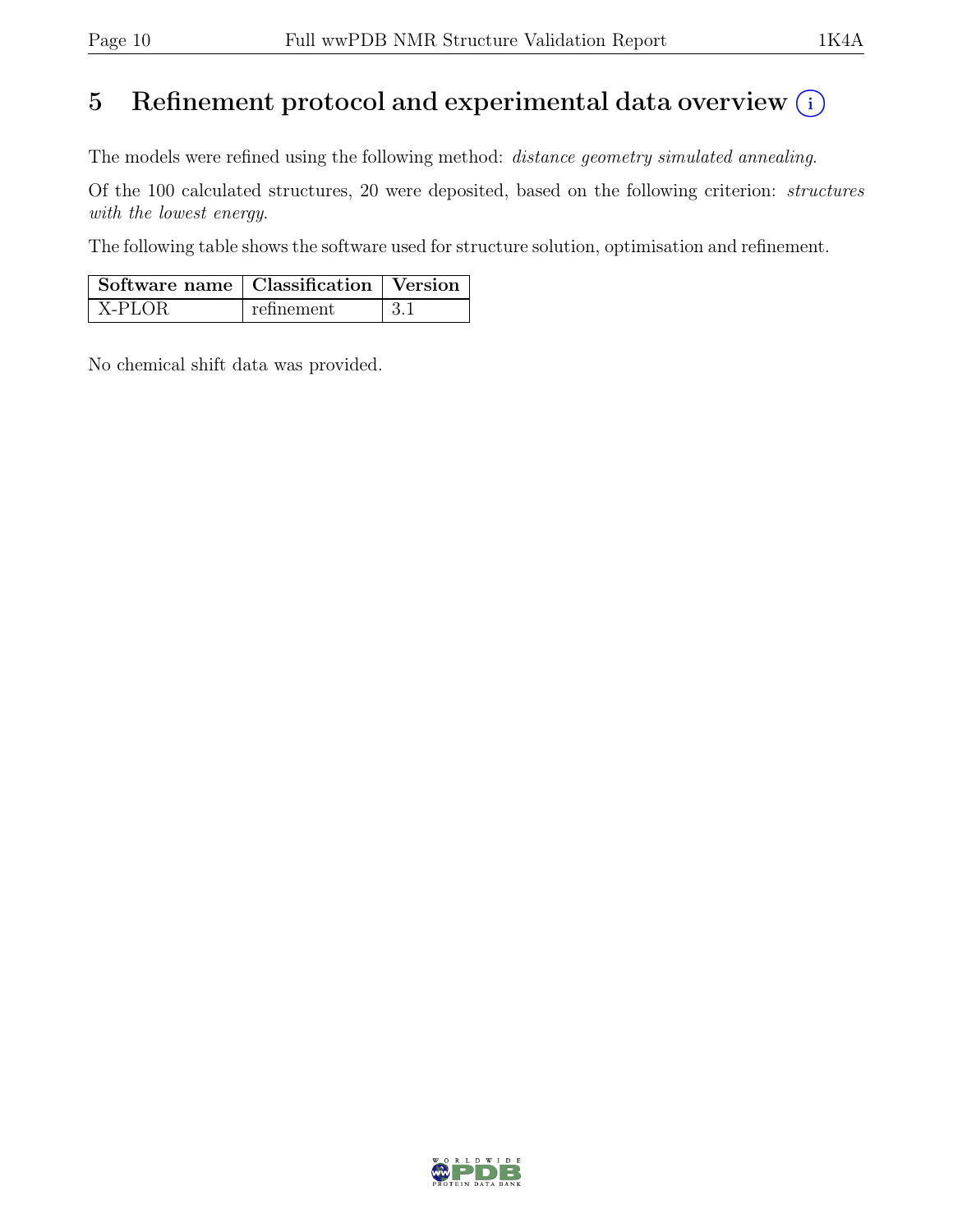# 6 Model quality  $(i)$

# 6.1 Standard geometry  $(i)$

The Z score for a bond length (or angle) is the number of standard deviations the observed value is removed from the expected value. A bond length (or angle) with  $|Z| > 5$  is considered an outlier worth inspection. RMSZ is the (average) root-mean-square of all Z scores of the bond lengths (or angles).

| Mol | $\operatorname{\mathbb{C}}$ hain | Bond lengths    |                                 | Bond angles     |                                                    |
|-----|----------------------------------|-----------------|---------------------------------|-----------------|----------------------------------------------------|
|     |                                  | <b>RMSZ</b>     | #Z>5                            | RMSZ            | #Z>5                                               |
|     |                                  | $1.14 \pm 0.01$ | $0\pm 0/335$ ( $0.0\pm 0.0\%$ ) | $2.07 \pm 0.01$ | $(4.2 \pm 0.2\%)$<br>$22 \pm 1/$<br>$^{\prime}521$ |
| AП  | All                              | l.14            | $0.0\%$<br>0/6700               | 2.07            | $4.2\%$<br>10420                                   |

There are no bond-length outliers.

All unique angle outliers are listed below. They are sorted according to the Z-score of the worst occurrence in the ensemble.

|                | Mol<br>Chain     |                |                  |                               | $\mathbf{Z}$<br>Observed $(°)$ | Ideal $(°)$ | Models |                |                |
|----------------|------------------|----------------|------------------|-------------------------------|--------------------------------|-------------|--------|----------------|----------------|
|                |                  | Res            | <b>Type</b>      | Atoms                         |                                |             |        | Worst          | Total          |
| $\mathbf{1}$   | A                | $\overline{7}$ | G                | $N7$ -C8- $N9$                | 9.46                           | 117.83      | 113.10 | $\overline{4}$ | 20             |
| $\mathbf{1}$   | $\boldsymbol{A}$ | 10             | $\overline{G}$   | $N7$ -C8- $N9$                | 9.43                           | 117.81      | 113.10 | $\overline{7}$ | 20             |
| $\mathbf{1}$   | $\boldsymbol{A}$ | $\overline{2}$ | G                | $N7$ -C8- $N9$                | 9.22                           | 117.71      | 113.10 | 10             | $20\,$         |
| $\mathbf{1}$   | $\boldsymbol{A}$ | $\mathbf{1}$   | $\overline{G}$   | $N7$ -C8- $N9$                | 9.12                           | 117.66      | 113.10 | 8              | 20             |
| $\mathbf{1}$   | $\boldsymbol{A}$ | 9              | $\boldsymbol{A}$ | $N7$ -C8- $N9$                | 7.68                           | 117.64      | 113.80 | 13             | 20             |
| $\mathbf{1}$   | $\boldsymbol{A}$ | 8              | $\boldsymbol{A}$ | $N7$ -C8- $N9$                | 7.62                           | 117.61      | 113.80 | 17             | $20\,$         |
| $\mathbf{1}$   | $\boldsymbol{A}$ | 12             | $\boldsymbol{A}$ | $N7$ -C8- $N9$                | 7.62                           | 117.61      | 113.80 | $\overline{5}$ | 20             |
| $\mathbf{1}$   | $\boldsymbol{A}$ | 6              | $\boldsymbol{A}$ | $N7$ -C8- $N9$                | 7.60                           | 117.60      | 113.80 | 12             | 20             |
| $\mathbf{1}$   | $\boldsymbol{A}$ | 11             | $\boldsymbol{A}$ | $\overline{\text{N}}$ 7-C8-N9 | 7.55                           | 117.58      | 113.80 | 6              | 20             |
| $\mathbf{1}$   | $\boldsymbol{A}$ | 10             | G                | $C8-N9-C4$                    | $-7.06$                        | 103.58      | 106.40 | $\overline{5}$ | 20             |
| $\mathbf{1}$   | $\boldsymbol{A}$ | $\overline{7}$ | $\overline{G}$   | $C8-N9-C4$                    | $-6.95$                        | 103.62      | 106.40 | $\overline{4}$ | 20             |
| $\mathbf{1}$   | $\boldsymbol{A}$ | $\mathbf{1}$   | $\overline{G}$   | $C8-N9-C4$                    | $-6.77$                        | 103.69      | 106.40 | 17             | 20             |
| $\mathbf{1}$   | $\boldsymbol{A}$ | $\overline{2}$ | $\rm G$          | $C8-N9-C4$                    | $-6.72$                        | 103.71      | 106.40 | $\overline{2}$ | 20             |
| $\mathbf{1}$   | $\boldsymbol{A}$ | 9              | $\boldsymbol{A}$ | $C8-N9-C4$                    | $-6.44$                        | 103.22      | 105.80 | 10             | 20             |
| $\mathbf{1}$   | $\boldsymbol{A}$ | 9              | $\boldsymbol{A}$ | $O4'$ -C1'-N9                 | 6.30                           | 113.24      | 108.20 | 20             | 8              |
| $\mathbf{1}$   | $\boldsymbol{A}$ | $\overline{8}$ | $\boldsymbol{A}$ | $C8-N9-C4$                    | $-5.85$                        | 103.46      | 105.80 | $\overline{3}$ | 19             |
| $\mathbf{1}$   | $\mathbf{A}$     | 6              | $\boldsymbol{A}$ | $C8-N9-C4$                    | $-5.77$                        | 103.49      | 105.80 | 17             | 19             |
| $\mathbf{1}$   | $\boldsymbol{A}$ | 12             | $\boldsymbol{A}$ | $C8-N9-C4$                    | $-5.75$                        | 103.50      | 105.80 | $\overline{7}$ | 20             |
| $\mathbf{1}$   | $\boldsymbol{A}$ | 11             | $\boldsymbol{A}$ | $C8-N9-C4$                    | $-5.71$                        | 103.52      | 105.80 | $\overline{3}$ | 20             |
| $\mathbf{1}$   | А                | $\overline{2}$ | $\rm G$          | $C5-N7-C8$                    | $-5.29$                        | 101.65      | 104.30 | 10             | 18             |
| $\overline{1}$ | $\boldsymbol{A}$ | 10             | $\rm G$          | $C5-N7-C8$                    | $-5.29$                        | 101.66      | 104.30 | $\overline{7}$ | $15\,$         |
| $\overline{1}$ | $\boldsymbol{A}$ | $\overline{7}$ | $\rm G$          | $C5-N7-C8$                    | $-5.26$                        | 101.67      | 104.30 | $\overline{5}$ | $16\,$         |
| $\mathbf{1}$   | $\boldsymbol{A}$ | 8              | A                | $O4'$ -C1'-N9                 | 5.23                           | 112.38      | 108.20 | 16             | $\overline{4}$ |
| $\mathbf{1}$   | $\boldsymbol{A}$ | $\mathbf{1}$   | $\overline{G}$   | $C5-N7-C8$                    | $-5.21$                        | 101.69      | 104.30 | $\overline{4}$ | 18             |

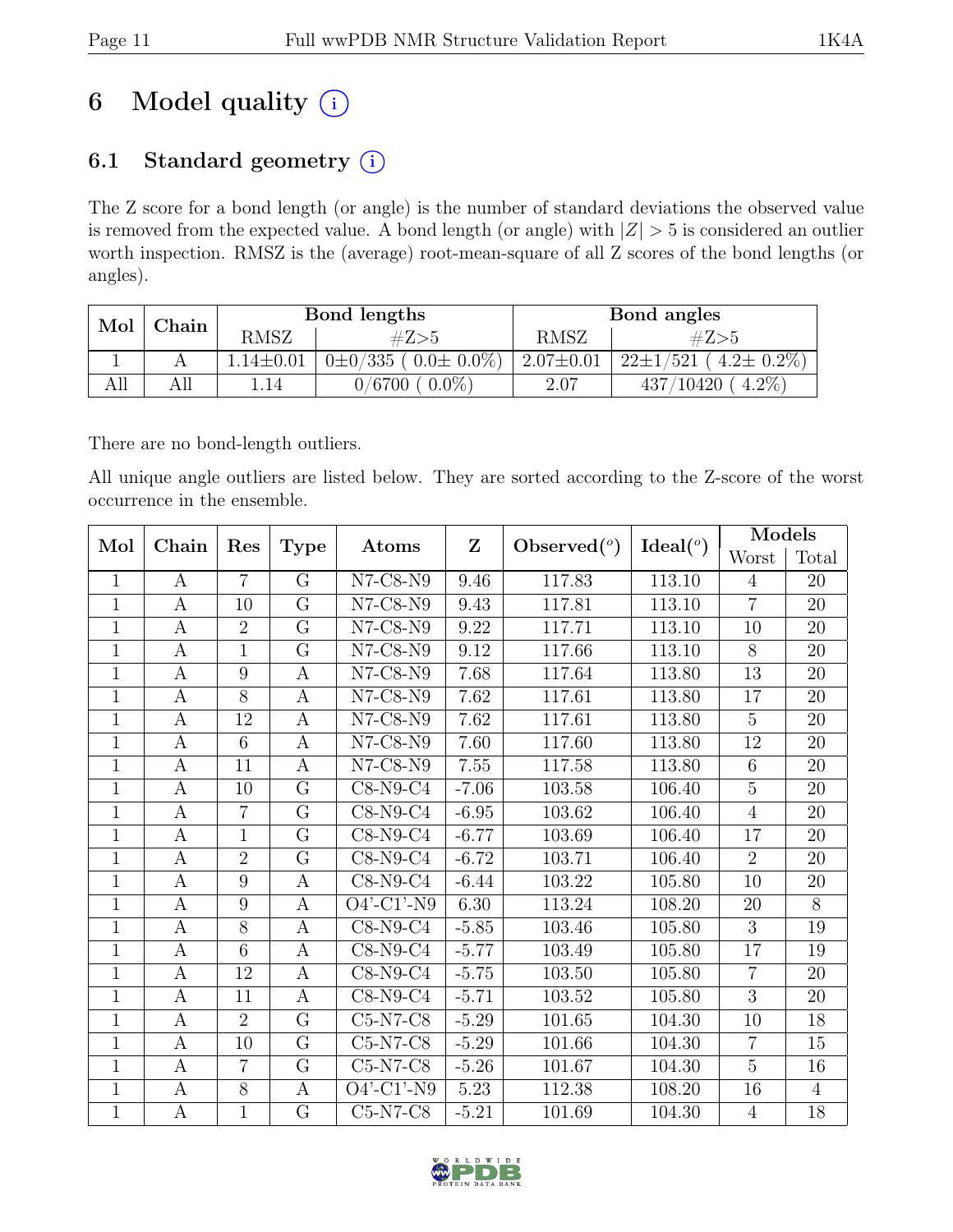There are no chirality outliers.

There are no planarity outliers.

## 6.2 Too-close contacts  $(i)$

In the following table, the Non-H and H(model) columns list the number of non-hydrogen atoms and hydrogen atoms in each chain respectively. The H(added) column lists the number of hydrogen atoms added and optimized by MolProbity. The Clashes column lists the number of clashes averaged over the ensemble.

| Mol |      | Chain   Non-H   $H(model)$   $H(added)$   Clashes |      |     |
|-----|------|---------------------------------------------------|------|-----|
|     | 299  | 154                                               | 154  |     |
|     | 5980 | 3080                                              | 3080 | 242 |

The all-atom clashscore is defined as the number of clashes found per 1000 atoms (including hydrogen atoms). The all-atom clashscore for this structure is 27.

| Atom-1        | Atom-2                  | $Clash(\AA)$ | Distance(A) | Models         |                |
|---------------|-------------------------|--------------|-------------|----------------|----------------|
|               |                         |              |             | Worst          | Total          |
| 1:A:6:A:C5    | 1:A:7:G:CS              | 0.74         | 2.76        | 18             | 3              |
| 1: A:5: C:C4  | 1: A:6: A: C8           | 0.73         | 2.76        | 3              | 8              |
| 1: A:8: A:O2' | 1:A:9:A:C <sub>8</sub>  | 0.73         | 2.42        | 16             | 20             |
| 1: A:5: C: C5 | 1: A:6: A: C8           | 0.73         | 2.77        | 4              | 10             |
| 1: A:6: A: C6 | 1:A:7:G:N7              | 0.72         | 2.57        | 12             | 10             |
| 1: A:5: C: C5 | 1: A:6: A: N7           | 0.72         | 2.58        | 11             | 14             |
| 1: A:5: C: C4 | 1: A:6: A: N7           | 0.72         | 2.58        | $\overline{7}$ | 9              |
| 1: A:6: A: C6 | 1:A:7:G:CS              | 0.72         | 2.78        | 14             | 8              |
| 1: A:5: C: N4 | 1: A:6: A: C6           | 0.72         | 2.58        | 9              | 9              |
| 1: A:9: A: N7 | 1: A: 10: G: C5         | 0.72         | 2.58        | 15             | 6              |
| 1: A:5: C: N4 | 1:A:6:A:C5              | 0.71         | 2.58        | $\overline{3}$ | 13             |
| 1: A:6: A:C2  | 1:A:7:G:C8              | 0.71         | 2.78        | $\overline{4}$ | $\overline{5}$ |
| 1: A:5: C:C4  | $1:A:6:A:\overline{C5}$ | 0.69         | 2.80        | 15             | 11             |
| 1: A:6: A: N7 | 1:A:7:G:N7              | 0.69         | 2.40        | 18             | $\mathbf{1}$   |
| 1: A:6: A:O2' | 1: A:9: A: N6           | 0.67         | 2.28        | $\overline{4}$ | 9              |
| 1: A:6: A: C5 | 1:A:7:G:N7              | 0.67         | 2.63        | $\overline{8}$ | $\overline{8}$ |
| 1: A:8: A:O2' | 1: A:9: A: N9           | 0.67         | 2.28        | 13             | 14             |
| 1:A:12:A:N6   | 1:A:13:C:N4             | 0.66         | 2.43        | 10             | $\overline{2}$ |
| 1: A:8: A:O2' | 1: A:9: A:O4'           | 0.66         | 2.14        | 11             | 17             |
| 1: A:8: A:C5  | 1: A:9: A:N3            | 0.65         | 2.65        | 20             | $\overline{4}$ |
| 1: A:5:C:N4   | 1: A:6: A: N7           | 0.64         | 2.44        | 3              | $\overline{2}$ |
| 1: A:9: A:O2' | 1: A: 10: G: O4'        | 0.60         | 2.20        | 3              | $\overline{2}$ |
| 1: A:5:C:C5   | 1: A:6: A: C5           | 0.60         | 2.89        | 15             | $\overline{1}$ |

All unique clashes are listed below, sorted by their clash magnitude.

Continued on next page...

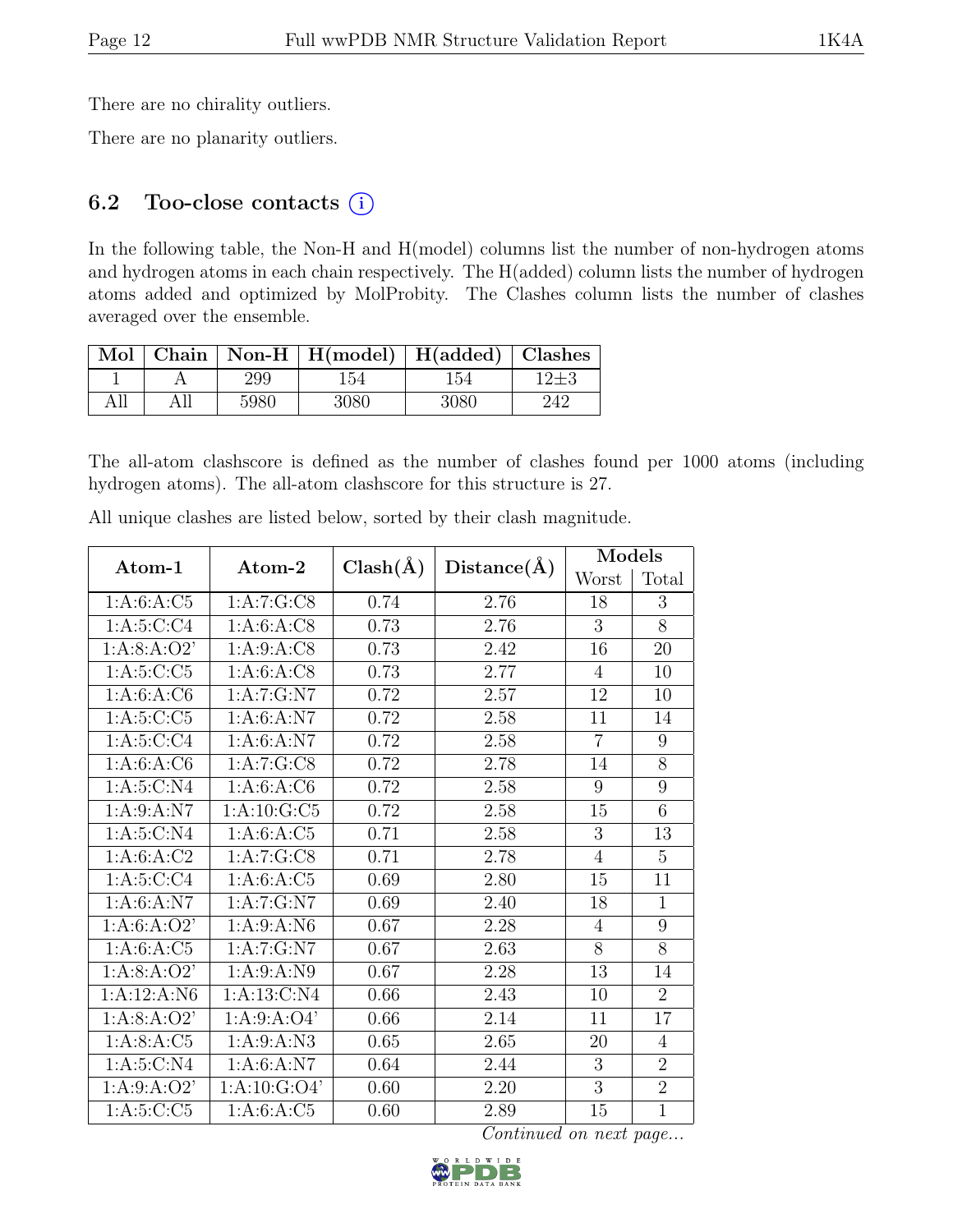|                         | ◡                       | $Clash(\AA)$      |                   | Models         |                |
|-------------------------|-------------------------|-------------------|-------------------|----------------|----------------|
| Atom-1                  | Atom-2                  |                   | Distance(A)       | Worst          | Total          |
| 1: A:6: A: N7           | 1:A:7:G:C5              | 0.60              | 2.69              | 18             | $\mathbf{1}$   |
| 1: A:9: A:O2'           | 1:A:10:G:O5'            | 0.60              | 2.19              | 11             | $\overline{2}$ |
| 1: A:6: A:O2'           | 1:A:7:G:O4'             | 0.60              | 2.19              | 11             | $\overline{2}$ |
| 1: A:6: A: N1           | 1:A:7:G:CS              | 0.58              | 2.70              | $\overline{7}$ | $\overline{3}$ |
| 1: A:5:C:C2'            | 1: A:6: A:O5'           | 0.58              | 2.52              | 11             | $\overline{5}$ |
| 1: A:6: A:O2'           | 1:A:7:G:O5'             | $\overline{0.57}$ | $\overline{2.21}$ | 11             | $\overline{1}$ |
| 1: A:9: A:O2'           | 1:A:10:G:CS             | 0.57              | 2.57              | 11             | $\mathbf{1}$   |
| 1:A:12:A:CG             | 1: A: 13: C: C4         | 0.55              | 2.94              | 10             | $\overline{4}$ |
| 1:A:6:A:C5              | $1:A:7:\overline{G:C5}$ | 0.54              | 2.95              | $\overline{9}$ | $\overline{6}$ |
| 1: A:6: A: C8           | 1:A:7:G:C5              | 0.53              | 2.96              | 18             | $\mathbf{1}$   |
| 1: A:9: A: C8           | 1: A: 10: G: N7         | 0.52              | 2.77              | 15             | $\overline{4}$ |
| 1: A:9: A: C8           | 1: A: 10: G: C8         | 0.52              | 2.98              | 20             | $\mathbf{1}$   |
| 1: A:8: A:O2'           | 1: A:9: A:CI'           | 0.52              | 2.57              | 13             | $\overline{5}$ |
| 1: A:6: A: N1           | 1:A:7:G:N7              | 0.50              | 2.59              | 12             | $\mathbf{1}$   |
| 1: A:8: A: N7           | 1:A:9:A:C <sub>2</sub>  | 0.49              | 2.80              | 17             | $\overline{2}$ |
| 1:A:12:A:C6             | 1: A: 13: C: N4         | 0.48              | 2.81              | 10             | $\overline{1}$ |
| 1:A:9:A:H2'             | 1: A: 10: G: C8         | 0.47              | 2.43              | 11             | $\overline{2}$ |
| 1: A:9: A: N6           | 1:A:10:G:C2             | 0.47              | 2.83              | 15             | $\overline{3}$ |
| 1: A:9: A: C2'          | 1: A: 10: G: CS         | 0.46              | 2.99              | 11             | $\overline{1}$ |
| $1:A:6:A:\overline{N7}$ | 1:A:7:G:C6              | 0.45              | 2.85              | 9              | $\overline{3}$ |
| 1: A:9: A: N7           | 1: A: 10: G: C6         | 0.44              | 2.85              | 15             | $\mathbf{1}$   |
| 1:A:12:A:C5             | 1:A:13:C:C4             | 0.43              | 3.06              | 8              | $\overline{2}$ |
| 1: A:8: A:C5            | 1: A:9: A: C2           | 0.43              | 3.06              | $\overline{5}$ | $\overline{2}$ |
| 1:A:7:G:OP2             | 1:A:7:G:N2              | 0.41              | 2.52              | 13             | $\overline{1}$ |
| 1:A:12:A:C5             | 1: A:13: C: C5          | 0.40              | 3.09              | 6              | $\mathbf{1}$   |

Continued from previous page...

# 6.3 Torsion angles (i)

### 6.3.1 Protein backbone ①

There are no protein molecules in this entry.

#### 6.3.2 Protein sidechains  $(i)$

There are no protein molecules in this entry.

### 6.3.3 RNA (i)

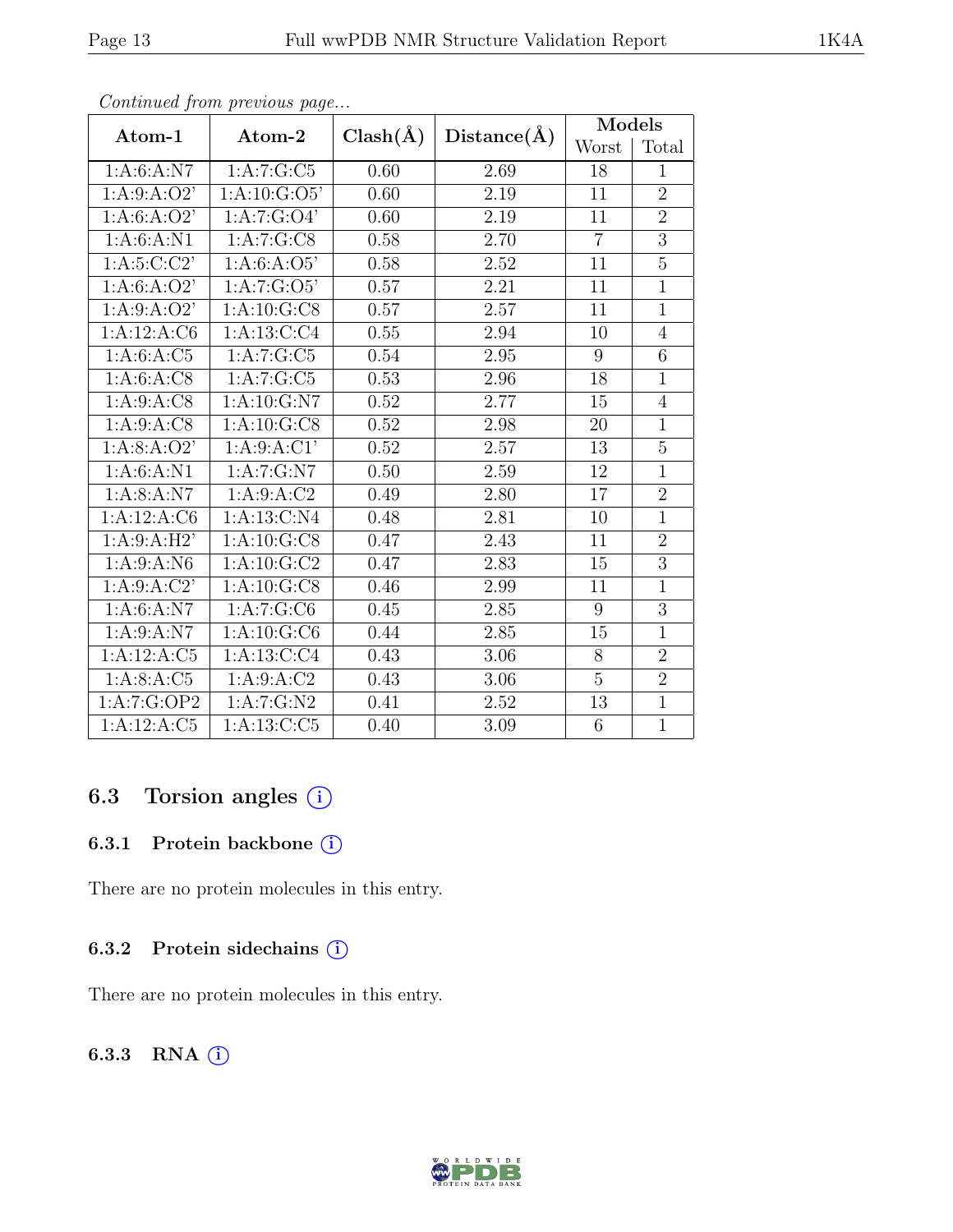| Mol   Chain | Analysed       | Backbone Outliers   Pucker Outliers   Suiteness |                  |                 |
|-------------|----------------|-------------------------------------------------|------------------|-----------------|
|             | $13/14$ (93\%) | $4\pm1(28\pm5\%)$                               | $1\pm0(9\pm4\%)$ | $0.27 \pm 0.05$ |
| All         | 260/280(93%)   | 74 (28\%)                                       | $23(9\%)$        | 0.26            |

The overall RNA backbone suiteness is 0.27.

All unique RNA backbone outliers are listed below:

|  |     | Mol   Chain   Res   Type   Models (Total) |
|--|-----|-------------------------------------------|
|  |     |                                           |
|  |     |                                           |
|  | 1 ( |                                           |
|  |     |                                           |
|  |     |                                           |

| All unique RNA pucker outliers are listed below: |  |  |  |  |  |  |  |  |
|--------------------------------------------------|--|--|--|--|--|--|--|--|
|--------------------------------------------------|--|--|--|--|--|--|--|--|

|  |  | Mol   Chain   Res   Type   Models (Total) |
|--|--|-------------------------------------------|
|  |  |                                           |
|  |  |                                           |
|  |  |                                           |

## 6.4 Non-standard residues in protein, DNA, RNA chains  $(i)$

There are no non-standard protein/DNA/RNA residues in this entry.

## 6.5 Carbohydrates  $(i)$

There are no monosaccharides in this entry.

### 6.6 Ligand geometry  $(i)$

There are no ligands in this entry.

# 6.7 Other polymers  $(i)$

There are no such molecules in this entry.

## 6.8 Polymer linkage issues  $(i)$

There are no chain breaks in this entry.